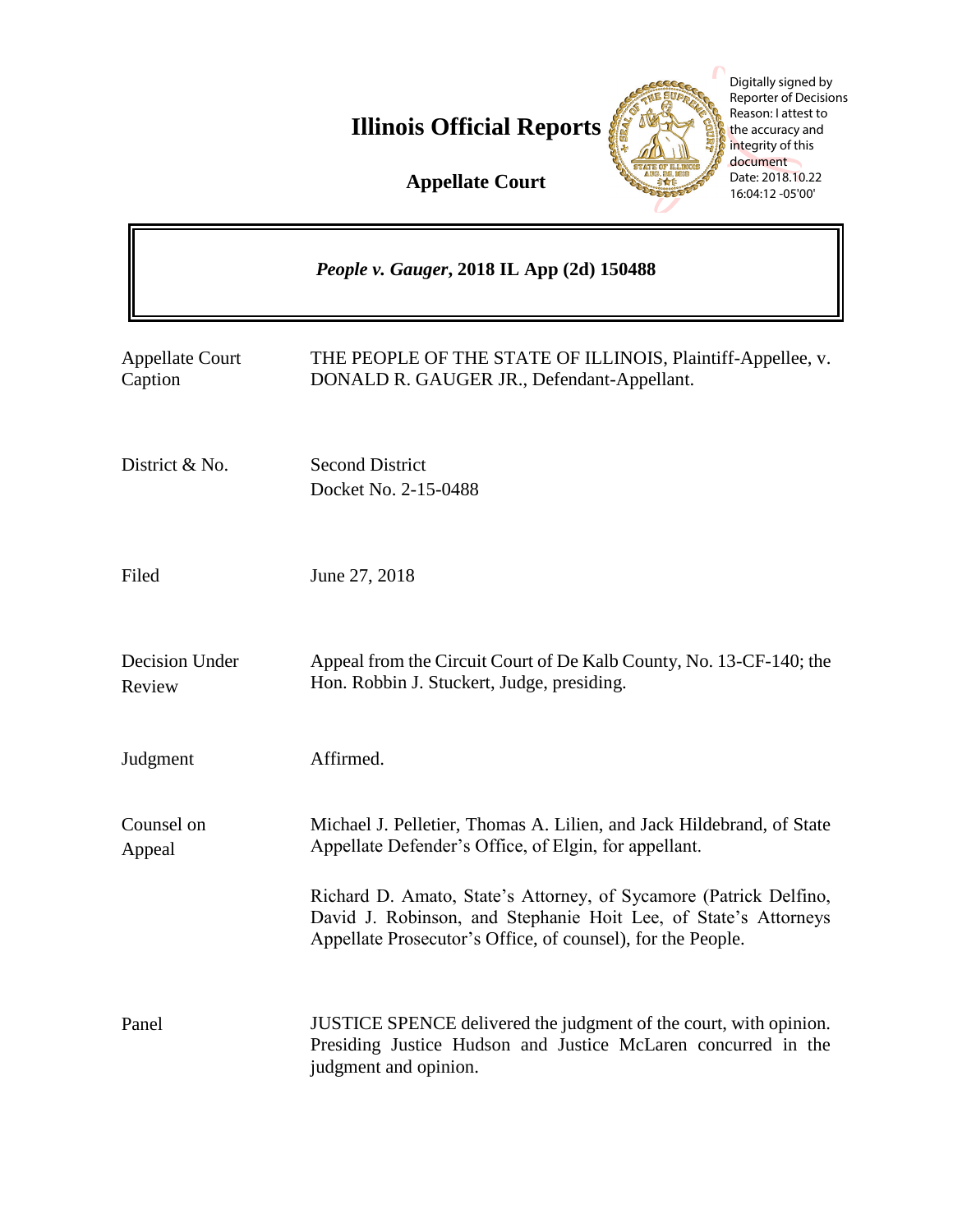## **OPINION**

- ¶ 1 Following a bench trial, defendant, Donald R. Gauger Jr., was convicted of violating an order of protection (720 ILCS 5/12-3.4(a) (West 2012)), stalking (*id.* § 12-7.3(a)(2)), and aggravated stalking (*id.* § 12-7.4(a)(3)). The trial court merged the lesser convictions and sentenced defendant to five years' imprisonment for aggravated stalking. Defendant appeals, contending that he was convicted under an unconstitutional provision of the aggravated-stalking statute. Because defendant's conviction was proper under another, constitutional, portion of the statute, we affirm.
- ¶ 2 The aggravated-stalking charge alleged that defendant engaged in a course of conduct directed at Crystal Carswell that defendant knew would cause a reasonable person emotional distress while Carswell had an order of protection against him.
- ¶ 3 At trial, Carswell testified that she had been married to defendant and that they had two children together. She had an active order of protection against him. On September 9, 2012, she got a Facebook message from someone she knew in high school, asking if she had recently sent him a new "friend" request. After looking at the profile the friend told her about, she realized that an old Facebook account of hers had been reactivated.
- ¶ 4 At about the same time, she received two Facebook messages that she knew immediately defendant had sent. The first message asked about meeting for a date and the second wished her a happy birthday. The messages were from a Facebook account using the name "Ed Kloog." She knew Ed Kloog, an older man who did not live in Illinois at the time. She contacted him about the messages. Kloog responded that he had only one Facebook account and that he was upset that someone was apparently using his name. Carswell then contacted the De Kalb police and filed a complaint against defendant for sending the messages.
- ¶ 5 The fictitious Facebook activity frightened Carswell. She felt worried every time she left her building. She would constantly look over her shoulder while driving into town, worried that defendant or someone he knew was "going to pop up." She was upset that defendant was "trying to be friends with [her] friends that [she] went to high school with just to find out some things about [her]."
- ¶ 6 Detective Angel Reyes testified that he investigated Carswell's complaint. A subpoena was issued to Facebook to obtain the Internet Protocol (IP) address for the fictitious Ed Kloog account. Facebook provided two different IP addresses, both of which belonged to Charter Communications (Charter). A subpoena was issued to Charter seeking the names of the persons assigned to the two IP addresses. Charter's response indicated that one of the IP addresses was assigned to Raymond Peterson at 610 Stearn Avenue in Genoa.
- ¶ 7 Reyes contacted the Department of Corrections and learned that defendant had recently been paroled and was living at 610 Stearn Avenue. Reyes talked to defendant's parole officer, who told Reyes that, during a recent parole check at defendant's home, he obtained the IP address of defendant's computer. Reyes testified that the IP address obtained by the parole officer was the same one that Reyes was investigating.
- ¶ 8 Using this information, Reyes obtained a search warrant for defendant's residence. Defendant's computer was seized during the search. A subsequent forensic analysis revealed an image identical to the image used as the profile picture on the fictitious Ed Kloog Facebook account. A compact disc near that computer contained a Facebook post by Carswell and a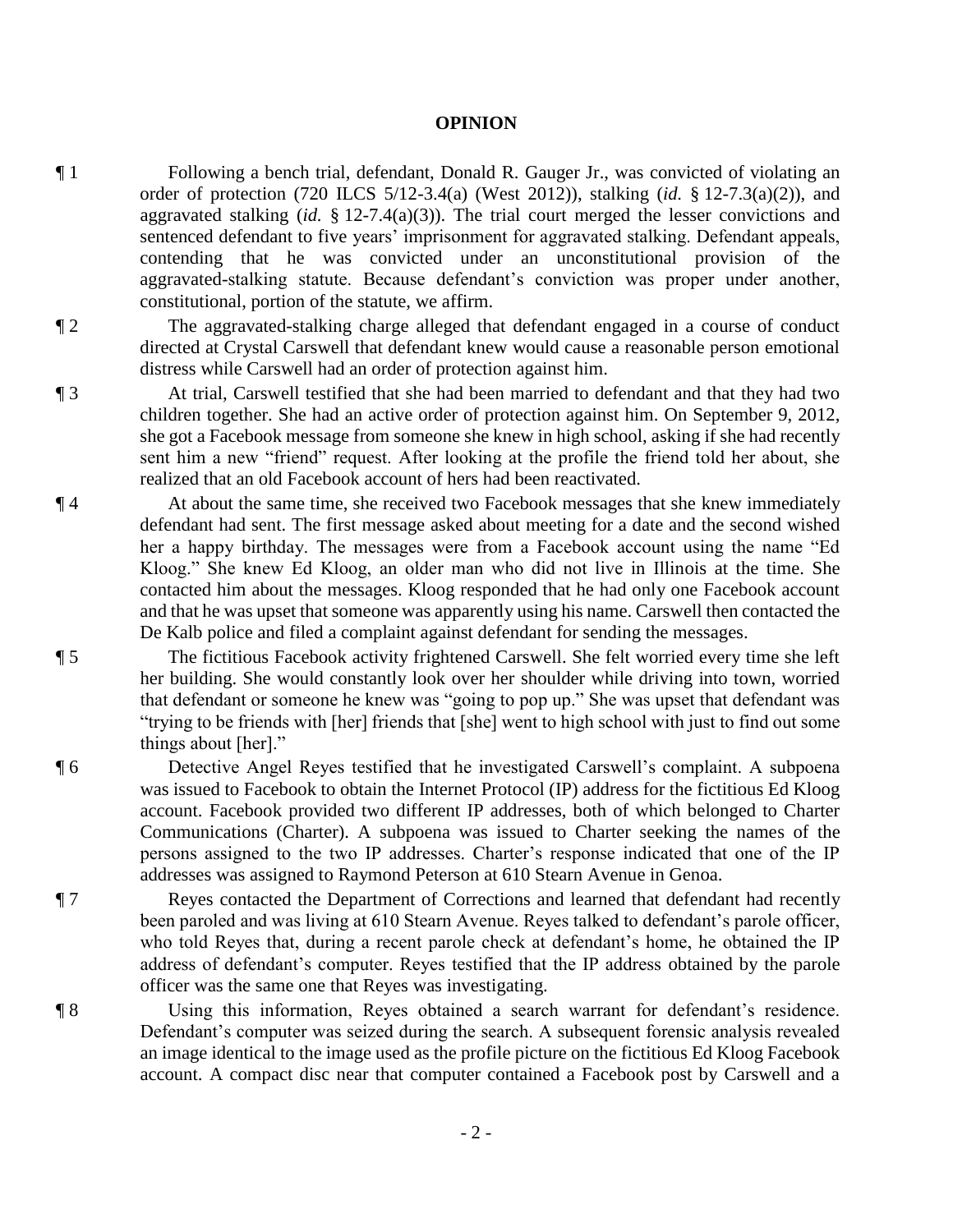picture of one of Carswell's children. Police also found a three-ring binder with a page labeled "Facebook" containing four or five fictitious Facebook pages, passwords, and e-mails.

- ¶ 9 Melvin Smith, of the Chicago Regional Computer Forensics Laboratory, conducted a forensic examination of the data from the computer and worked with Reyes to "bookmark" data that was deemed important to the investigation.
- ¶ 10 Reyes reviewed Smith's report. Reyes found on the computer a number of photos and e-mails pertaining to Carswell and her family. The forensic analysis also turned up references to Ed Kloog and a copy of one of the photos associated with the fictitious account. The computer also contained a copy of a photo of Carswell in a Kohl's dressing room. Carswell said that she posted the picture on her Facebook page in November 2012. The computer also contained a copy of a Carswell family photo taken at J.C. Penney's that Carswell posted on Facebook.
- ¶ 11 Reyes spoke with defendant, who initially denied knowing anything about the fictitious Ed Kloog account. He later acknowledged that he knew about the account, but he claimed that it had been created by a woman named "Debbie." Defendant admitted using the account but only to obtain pictures of his and Carswell's daughter from Carswell's Facebook page. Defendant admitted "accessing" Carswell's Facebook page, but he denied ever sending Carswell any messages.
- ¶ 12 Officer Michael Stewart testified that he collected evidence from defendant's residence. He found documents from an e-mail account related to Carswell, including some Facebook posts and some unopened messages. Stewart found another document that included Carswell's name, date of birth, and Social Security number. Another document appeared to be from someone logged on to a website called Classmates.com, using Carswell's name and asking, "How do you remember Debbie?" Stewart also found mail addressed to Carswell.
- ¶ 13 The court found defendant guilty on all three charges. The court found that defendant "knowingly engaged in a course of conduct directed at Crystal Carswell and knew or should have known that this course of conduct would cause a reasonable person to suffer other emotional distress." The court specifically found that the evidence "overwhelmingly establishes that the defendant directly or indirectly through third parties monitored and communicated to or about Ms. Carswell through his Internet activities." The court merged the order-of-protection and stalking counts into the aggravated-stalking count and sentenced defendant to five years' imprisonment. Defendant timely appeals.
- ¶ 14 In his initial brief, defendant contended that, per *People v. Relerford*, 2016 IL App (1st) 132531, his aggravated-stalking conviction violated due process because it was based not on defendant's culpability but on how a "reasonable person" might perceive his conduct. However, during briefing, the supreme court granted leave to appeal in *Relerford*, and we held the appeal in abeyance pending its decision.
- ¶ 15 The supreme court affirmed but on a different basis. The supreme court accepted the defendant's argument, raised for the first time, that Illinois's stalking statute is unconstitutional to the extent that it prohibits communicating " 'to or about' " someone. *People v. Relerford*, 2017 IL 121094, ¶ 28 (quoting 720 ILCS 5/12-7.3(c)(1) (West 2012)). The court held that the phrase was overbroad and thus impermissibly infringed speech protected by the first amendment. *Id.* ¶¶ 63, 78. Therefore, the court struck that phrase from the statute. *Id.* ¶ 78. The court also reversed the defendant's conviction because it could not be sustained under any other portion of the statute. *Id.* ¶¶ 65-69.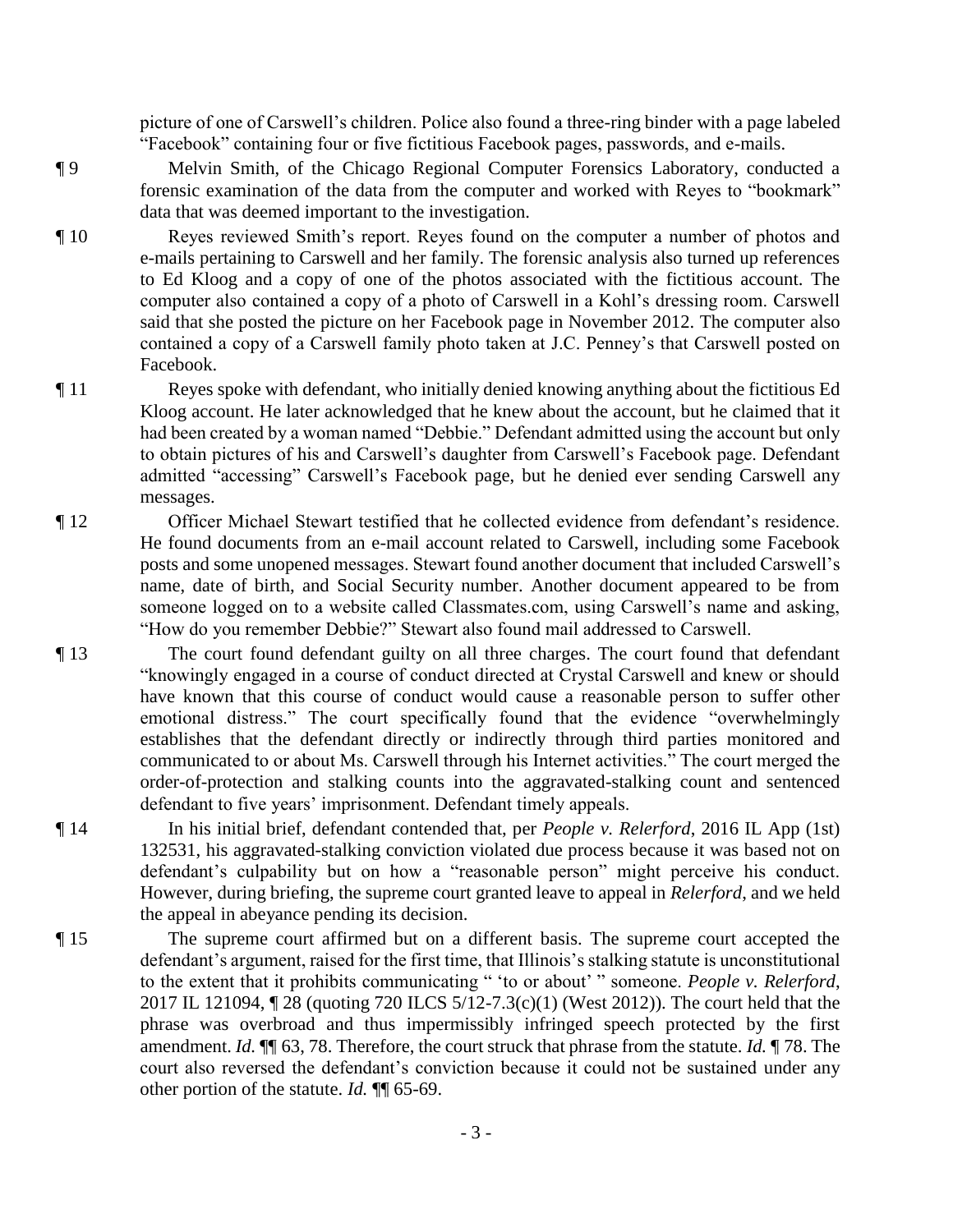¶ 16 We ordered the parties to submit supplemental briefs addressing the supreme court's decision in *Relerford*. In his supplemental brief, defendant argues that, because his aggravated-stalking conviction was based on his Facebook messages to Carswell, it was based on his having communicated "to or about" Carswell and thus, under *Relerford*, his conviction cannot stand.

¶ 17 The State responds that the trial court also found that defendant "monitored" Carswell (see 720 ILCS 5/12-7.3(c)(1) (West 2012)) and that this portion of the statute is unaffected by *Relerford*. The State cites circumstantial evidence that defendant used fictitious Facebook accounts to contact Carswell's friends and to download pictures and information about her that were not available to the general public.

¶ 18 Defendant was convicted of aggravated stalking. To convict him of stalking, as charged here, the State had to prove that defendant knowingly engaged "in a course of conduct directed at" Carswell that he knew or should have known would cause a reasonable person to "fear for his or her safety or the safety of a third person" or "suffer other emotional distress." *Id.*  $§$  12-7.3(a)(1), (a)(2). The statute defines "course of conduct" as follows:

> "2 or more acts, including but not limited to acts in which a defendant directly, indirectly, or through third parties, by any action, method, device, or means follows, monitors, observes, surveils, threatens, or communicates to or about, a person, engages in other non-consensual contact, or interferes with or damages a person's property or pet. A course of conduct may include contact via electronic communications." *Id.*  $$12-7.3(c)(1).$

Stalking becomes aggravated stalking if the defendant, *inter alia*, violates an order of protection. *Id.* § 12-7.4(a)(3).

¶ 19 Defendant contends that his Facebook messages to Carswell constituted "communicat[ing] to or about" her and that *Relerford* struck this portion of the definition from the statute. We agree with the State however that, unlike in *Relerford*, defendant's conviction can be sustained under another, constitutional, portion of the statute. The trial court here specifically found that defendant monitored Carswell. The stalking statute does not define "monitoring," but the dictionary defines "monitor" as "to watch, keep track of, or check usu. for a special purpose." Merriam-Webster's Collegiate Dictionary 750 (10th ed. 2001). Even without the Facebook messages, the evidence showed that defendant created at least one fictitious Facebook account in the name of Carswell's friend, downloaded pictures of her and her family, and apparently even obtained mail addressed to her. This course of conduct satisfies that definition, and the court reasonably found that defendant "knew or should have known that this course of conduct would cause a reasonable person to suffer other emotional distress."

- ¶ 20 In his supplemental reply brief, defendant does not challenge the trial court's findings. Instead, defendant argues that the State's argument is inconsistent with *Relerford*. Defendant further contends that the stalking statute defines "non-consensual contact" as requiring a physical presence near the victim or on the victim's property and that thus contact through Facebook does not fit the definition. See 720 ILCS 5/12-7.3(c)(6) (West 2012).
- ¶ 21 First, the State's argument is consistent with *Relerford*, which dealt only with the "communicates to or about" language in the statutory definition of "course of conduct." *Id.* § 12-7.3(c)(1). The court struck that language from the statute, but it did not purport to invalidate any other portion of the statutory definition, which includes monitoring.